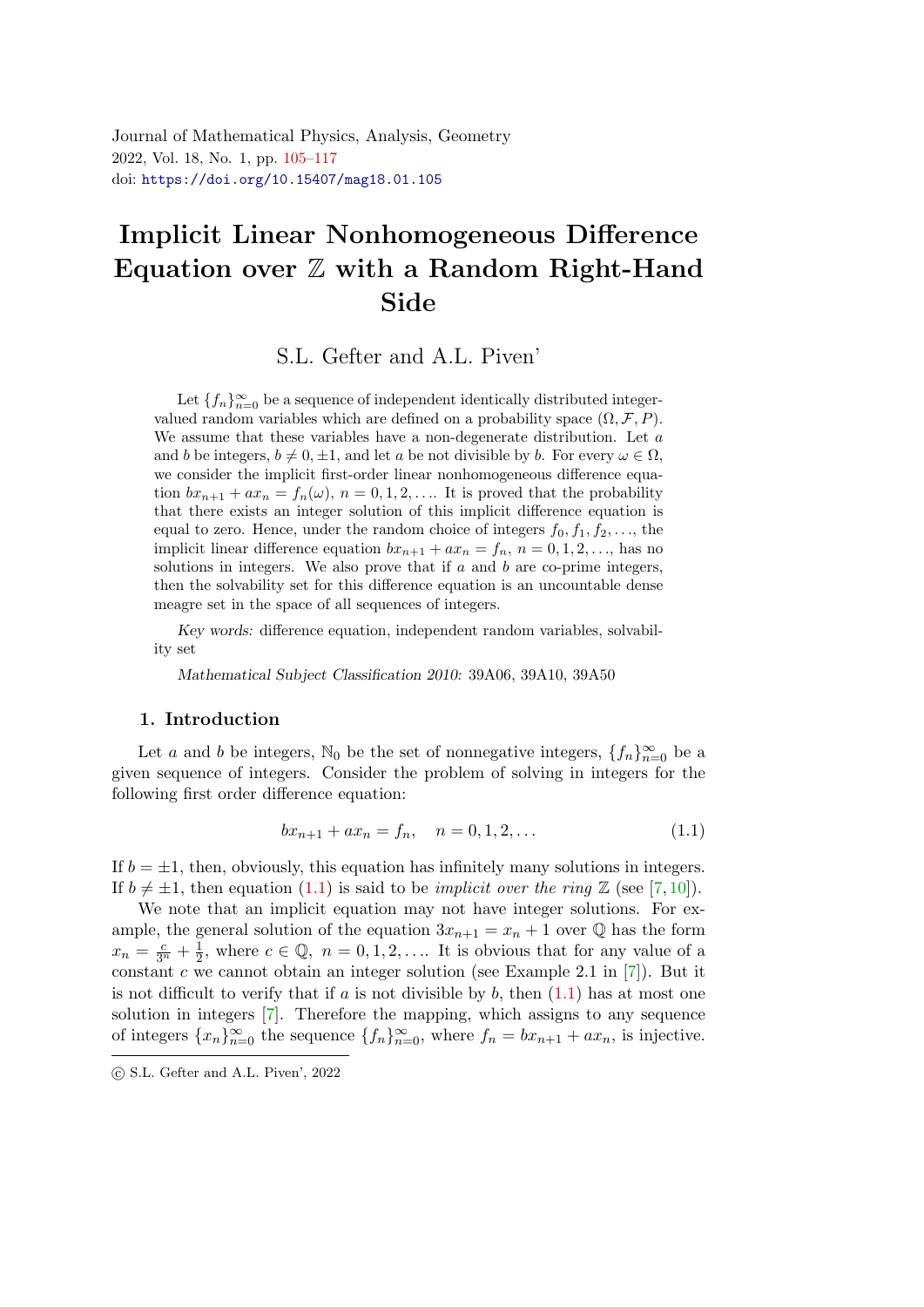Hence, there exists an uncountable set of sequences of integers  $\{f_n\}_{n=0}^{\infty}$  such that equation [\(1.1\)](#page-0-2) has an integer solution. We show in Section [2.1](#page-1-0) that this set of sequences, i.e., the solvability set for equation  $(1.1)$ , is a dense meagre set in the natural topological sense (see Corollary [2.4\)](#page-3-0).

Now, let  $\{f_n\}_{n=0}^{\infty}$  be a sequence of independent identically distributed (i.i.d.) integer-valued random variables which are defined on a complete probability space  $(\Omega, \mathcal{F}, P)$ . For  $\omega \in \Omega$ , consider the equation

<span id="page-1-1"></span>
$$
bx_{n+1} + ax_n = f_n(\omega), \quad n = 0, 1, 2, \dots
$$
\n(1.2)

The main result of this paper shows that in this case equation  $(1.2)$  has no integer solutions almost surely (see Theorem [3.1,](#page-5-0) Remark [3.2](#page-6-0) and Theorem [3.5\)](#page-7-0). It means that under random choice of integers  $f_0, f_1, f_2, \ldots$  the implicit difference equation  $(1.1)$  has no integer solutions.

Note that in the classical (real or complex) situation difference equations with random parameters were considered in various works (see, for example,  $[1, 12]$  $[1, 12]$  $[1, 12]$ ). Implicit linear difference equations over  $\mathbb Z$  were studied in [\[2,](#page-11-4) [5,](#page-11-5) [7,](#page-11-0) [10\]](#page-11-1). Some analogues of results of these papers for implicit difference equations in Fréchet spaces were obtained in [\[6\]](#page-11-6). Integer solutions of nonlinear difference equations were considered in [\[4\]](#page-11-7) in connection with the Laurent phenomenon.

### 2. Preliminary

<span id="page-1-0"></span>2.1. Topological properties of the solvability set for equation  $(1.1)$ Denote by  $\mathbb{Z}^{\mathbb{N}_0}$  the countable degree of the space  $\mathbb{Z}$ . It is a compete metric space with the metric

$$
d(\lbrace x_n \rbrace_{n=0}^{\infty}, \lbrace y_n \rbrace_{n=0}^{\infty} ) = \sum_{n=0}^{\infty} \frac{1}{2^n} \frac{|x_n - y_n|}{1 + |x_n - y_n|},
$$

and the convergence in this space coincides with the coordinate-wise stabilization [\[3,](#page-11-8) Section 4, §2].

The set  $\mathbb{Z}^{\infty}$  of all finite sequences of integers is dense in the space  $\mathbb{Z}^{\mathbb{N}_0}$ . As shown in [\[7,](#page-11-0) Proof of Theorem 4.1], for  $a = \pm 1$ , equation [\(1.1\)](#page-0-2) has a unique integer solution for all sequences  $\{f_n\}_{n=0}^{\infty} \in \mathbb{Z}^{\infty}$ . The following example shows that for  $a \neq \pm 1$  this assertion can fail even for the co-prime integers a and b.

Example 2.1. Let  $b \neq \pm 1$ , a, b be co-prime integers,  $f_n = 0$  for  $n \geq 1$  and  $f_0$  is not divisible by a. Then  $bx_{n+1} + ax_n = 0$ ,  $n = 1, 2, 3, \ldots$  Since a and b are coprime, the uniqueness of an integer solution for equation  $(1.1)$  holds  $[7,$  Theorem 3.1]. Therefore,  $x_n = 0$ ,  $n = 1, 2, \ldots$  Then  $x_0$  should be an integer solution of the linear equation  $ax_0 = f_0$ . However, this equation has no integer solutions because  $f_0$  is not divisible by a.

The following lemma establishes the criterion of the existence and uniqueness of an integer solution of equation [\(1.1\)](#page-0-2) for  $\{f_n\}_{n=0}^{\infty} \in \mathbb{Z}^{\infty}$ .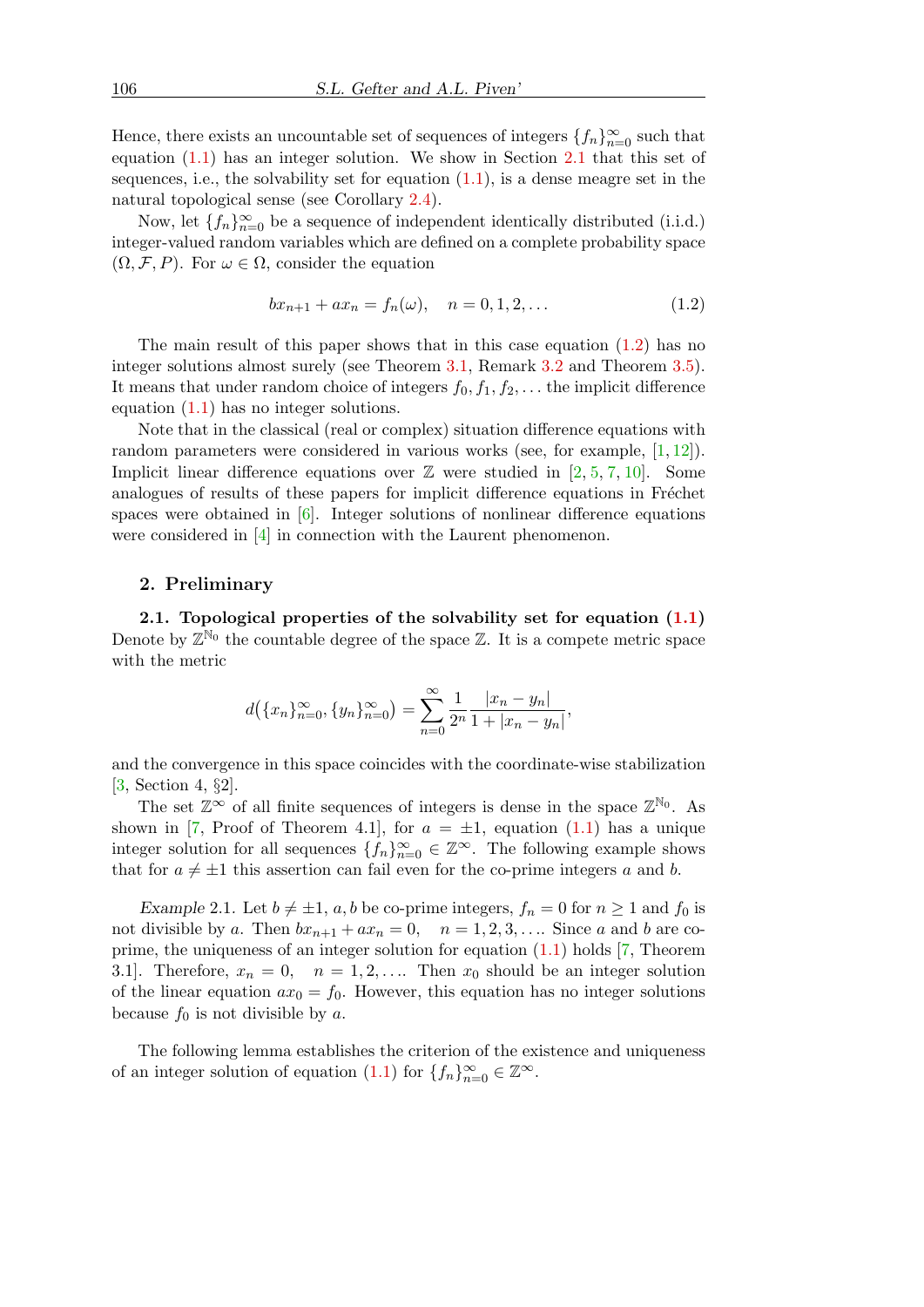<span id="page-2-1"></span>**Lemma 2.2.** Let  $b \neq \pm 1$  and a, b be co-prime integers. Assume that there exists  $m \in \mathbb{N}$  such that  $f_n = 0$  for  $n > m$ . Then equation [\(1.1\)](#page-0-2) has an integer solution if and only if the number  $\sum_{k=0}^{m} b^k(-a)^{m-k} f_k$  is divisible by  $a^{m+1}$ . Moreover, this integer solution is unique and has the form

<span id="page-2-0"></span>
$$
x_n = \begin{cases} \sum_{k=0}^{m-n} \frac{(-1)^k b^k}{a^{k+1}} f_{k+n}, & n = 0, 1, 2, \dots, m \\ 0, & n = m+1, m+2, \dots \end{cases}
$$
 (2.1)

Proof. Let  $f_n = 0$  for  $n > m$ . Substituting  $(2.1)$  into  $(1.1)$ , we obtain that the sequence  ${x_n}_{n=0}^{\infty}$  defined by [\(2.1\)](#page-2-0) is a solution of equation [\(1.1\)](#page-0-2) over the ring  $\mathbb{Z}\left[\frac{1}{a}\right]$  $\frac{1}{a}$ . Moreover,  $x_0 \in \mathbb{Z}$  if and only if  $\sum_{k=0}^{m}$  $(-1)^k b^k$  $\frac{(-1)^k b^k}{a^{k+1}} f_k \in \mathbb{Z}$  or, equivalently,  $\sum_{k=0}^m b^k(-a)^{m-k}f_k$  is divisible by  $a^{m+1}$ . We show that if  $x_0 \in \mathbb{Z}$ , then  $x_1 \in \mathbb{Z}$ . Since  $x_1 \in \mathbb{Z} \left[\frac{1}{a}\right]$  $\left[\frac{1}{a}\right]$ , we have that  $x_1 = \frac{u}{a^3}$  $\frac{u}{a^j}$ , where  $u \in \mathbb{Z}$ ,  $j \in \mathbb{N}_0$ . It follows from equation [\(1.1\)](#page-0-2) that  $bx_1 = f_0 - ax_0 \in \mathbb{Z}$ , i.e.,  $\frac{bu}{a^j} \in \mathbb{Z}$ . Since a and b are co-prime, we obtain that u is divisible by  $a^j$ , i.e.,  $x_1 \in \mathbb{Z}$ . Repeating the above argument, we find that  $x_n$  defined by [\(2.1\)](#page-2-0) is integer, where  $n = 2, 3, \ldots$  The uniqueness of the integer solution of equation  $(1.1)$  follows from  $[7,$  Theorem 3.1].

Now we prove the converse assertion of Lemma [2.2.](#page-2-1) Let  ${x_n}_{n=0}^{\infty}$  be an integer solution of equation [\(1.1\)](#page-0-2). Since  $f_n = 0$  for  $n > m$ , we have

<span id="page-2-2"></span>
$$
bx_{n+1} + ax_n = 0, \quad n = m+1, m+2, \dots
$$
 (2.2)

By the uniqueness of the integer solution of equation  $(2.2)$  [\[7,](#page-11-0) Theorem 3.1], we obtain  $x_n = 0$  for  $n = m + 1, m + 2, \ldots$  Now equation [\(1.1\)](#page-0-2) implies

$$
x_n = \frac{f_n}{a} - \frac{bx_{n+1}}{a} = \frac{f_n}{a} - \frac{bf_{n+1}}{a^2} + \frac{b^2x_{n+2}}{a^2} = \dots
$$

$$
= \sum_{k=0}^{m-n} \frac{(-1)^k b^k}{a^{k+1}} f_{k+n}, \quad n = 0, 1, 2, \dots, m.
$$

The lemma is proved.

Denote by  $H \subset \mathbb{Z}^{\mathbb{N}_0}$  the solvability set for equation [\(1.1\)](#page-0-2), i.e., the set of sequences  $\{f_n\}_{n=0}^{\infty}$  such that there exists an integer solution of equation [\(1.1\)](#page-0-2):

$$
H = \left\{ \{f_n\}_{n=0}^{\infty} \in \mathbb{Z}^{\mathbb{N}_0} : \exists \{x_n\}_{n=0}^{\infty} \in \mathbb{Z}^{\mathbb{N}_0} \ \forall n = 0, 1, 2, \dots \ b x_{n+1} + a x_n = f_n \right\}.
$$

The following theorem establishes sufficient conditions of the density of H and its complement  $G = \mathbb{Z}^{\mathbb{N}_0} \setminus H$  in the space  $\mathbb{Z}^{\mathbb{N}_0}$ .

<span id="page-2-3"></span>**Theorem 2.3.** Let  $b \neq \pm 1$  and let a, b be co-prime integers. Then the sets H and G are dense in the space  $\mathbb{Z}^{\mathbb{N}_0}$ .

Proof. Let  ${g_n}_{n=0}^{\infty} \in \mathbb{Z}^{\mathbb{N}_0}$  and  $m \in \mathbb{N}$ . We set  $f_n = 0$  for  $n > m$  and  $f_n = g_n$  if  $n < m$ . Let us show that we can define the value  $f_m$  such that  ${f_n}_{n=0}^\infty$  ∈ H. By Lemma [2.2,](#page-2-1) the sequence  ${f_n}_{n=0}^\infty$  has to satisfy the following

 $\Box$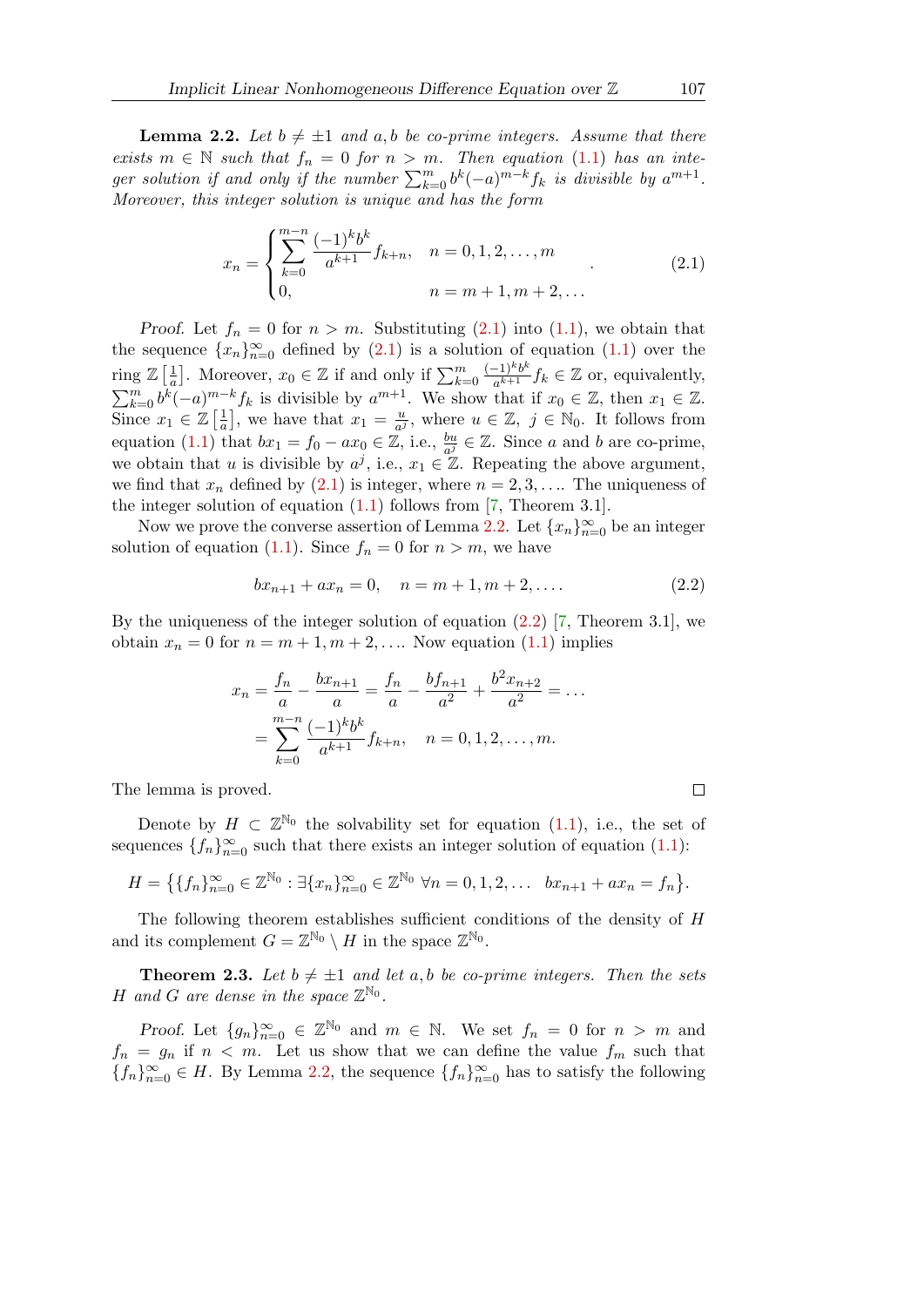property:  $\sum_{k=0}^{m} b^k(-a)^{m-k} f_k$  is divisible by  $a^{m+1}$ . Therefore, it is necessary to define an element  $f_m \in \mathbb{Z}$  such that this condition holds. Consider the following Diophantine equation with respect to unknown integers  $f_m, z_m$ :

<span id="page-3-1"></span>
$$
b^{m} f_{m} + a^{m+1} z_{m} = -\sum_{k=0}^{m-1} b^{k} (-a)^{m-k} g_{k}.
$$
 (2.3)

By Theorem 1 [\[11,](#page-11-9) Chapter 5], the linear Diophantine equation

$$
b^m f_m + a^{m+1} z_m = c
$$

has a solution for any integer c, because  $a^{m+1}$  and  $b^m$  are co-prime. Then, by [\(2.3\)](#page-3-1), we obtain the required sequence  ${f_n}_{n=0}^{\infty} \in H \cap \mathbb{Z}^{\infty}$ . Hence the set  $H \cap$  $\mathbb{Z}^{\infty}$  is dense in  $\mathbb{Z}^{\mathbb{N}_0}$ .

Now we prove that G is dense in  $\mathbb{Z}^{\mathbb{N}_0}$ . Let  $a \neq \pm 1$ . Note that for every  $m \in$ N and every sequence  ${f_n}_{n=0}^\infty$  ∈  $H \cap \mathbb{Z}^\infty$  we can find the sequence  ${g_n}_{n=0}^\infty$  ∈  $\mathbb{Z}^{\infty} \cap G$  such that  $g_n = 0$  for  $n > m$  and  $g_n = f_n$  if  $n < m$ . For this purpose, it is sufficient to choose  $g_m$  such that  $g_m$  is not divisible by a (see Lemma [2.2\)](#page-2-1). It implies that for  $a \neq \pm 1$  the set  $\mathbb{Z}^{\infty} \cap G$  is dense in  $\mathbb{Z}^{\infty}$ , and therefore in the space  $\mathbb{Z}^{\mathbb{N}_0}$ .

Now consider the case  $a = \pm 1$ . Let  $f = \{f_n\}_{n=0}^{\infty}$  be an arbitrary sequence from  $\mathbb{Z}^{\infty}$ . Then, in every neighbourhood of the element f, there exists a sequence  $g = \{g_n\}_{n=0}^{\infty} \in \mathbb{Z}^{\mathbb{N}_0}$  of 0 and 1 for sufficiently large numbers n such that 0 and 1 occur in this sequence infinitely many times. Therefore  $g \in G$  (see [\[7,](#page-11-0) Example 4.1]). Hence, for  $a = \pm 1$ , the set G is dense in the set  $\mathbb{Z}^{\infty}$  and in the space  $\mathbb{Z}^{\mathbb{N}_0}$ . The proof is complete.  $\Box$ 

<span id="page-3-0"></span>Corollary [2](#page-2-3).4. Under the conditions of Theorem 2.3, the set H is an uncountable dense meagre  $F_{\sigma}$ -subset in the complete metric space  $\mathbb{Z}^{\mathbb{N}_0}$ .

Proof. Since  $a$  is not divisible by  $b$ , equation  $(1.1)$  can have at most one integer solution [\[7,](#page-11-0) Theorem 3.1]. Therefore, the mapping, which assigns to any sequence of integers  ${x_n}_{n=0}^{\infty}$  the sequence  ${f_n}_{n=0}^{\infty}$ , where  $f_n = bx_{n+1} + ax_n$ , is injective. Consequently, the set  $H$  is uncountable.

For  $x_0 \in \mathbb{Z}$  and  $m \in \mathbb{N}_0$ , we define the sets

$$
H_{x_0} = \left\{ \{f_n\}_{n=0}^{\infty} \in \mathbb{Z}^{\mathbb{N}_0} : \exists \{x_n\}_{n=1}^{\infty} \in \mathbb{Z}^{\mathbb{N}} \ \forall n = 0, 1, 2, \dots \ bx_{n+1} + ax_n = f_n \right\},
$$
  
\n
$$
H_{x_0}^m = \left\{ \{f_n\}_{n=0}^{\infty} \in \mathbb{Z}^{\mathbb{N}_0} : \exists \{x_n\}_{n=1}^{m+1} \in \mathbb{Z}^{m+1} \ \forall n = 0, 1, 2, \dots, m \right\}
$$
  
\n
$$
bx_{n+1} + ax_n = f_n \right\}.
$$

We have

<span id="page-3-2"></span>
$$
H = \bigcup_{x_0 = -\infty}^{\infty} H_{x_0}, \quad H_{x_0} = \bigcap_{m=1}^{\infty} H_{x_0}^m.
$$
 (2.4)

Since the sets  $H_{x_0}^m$  are closed in the space  $\mathbb{Z}^{\mathbb{N}_0}$ , by the second relation in  $(2.4)$ , the sets  $H_{x_0}$  are also closed. Therefore, we obtain from the first relation in  $(2.4)$ that H is an  $F_{\sigma}$ -set.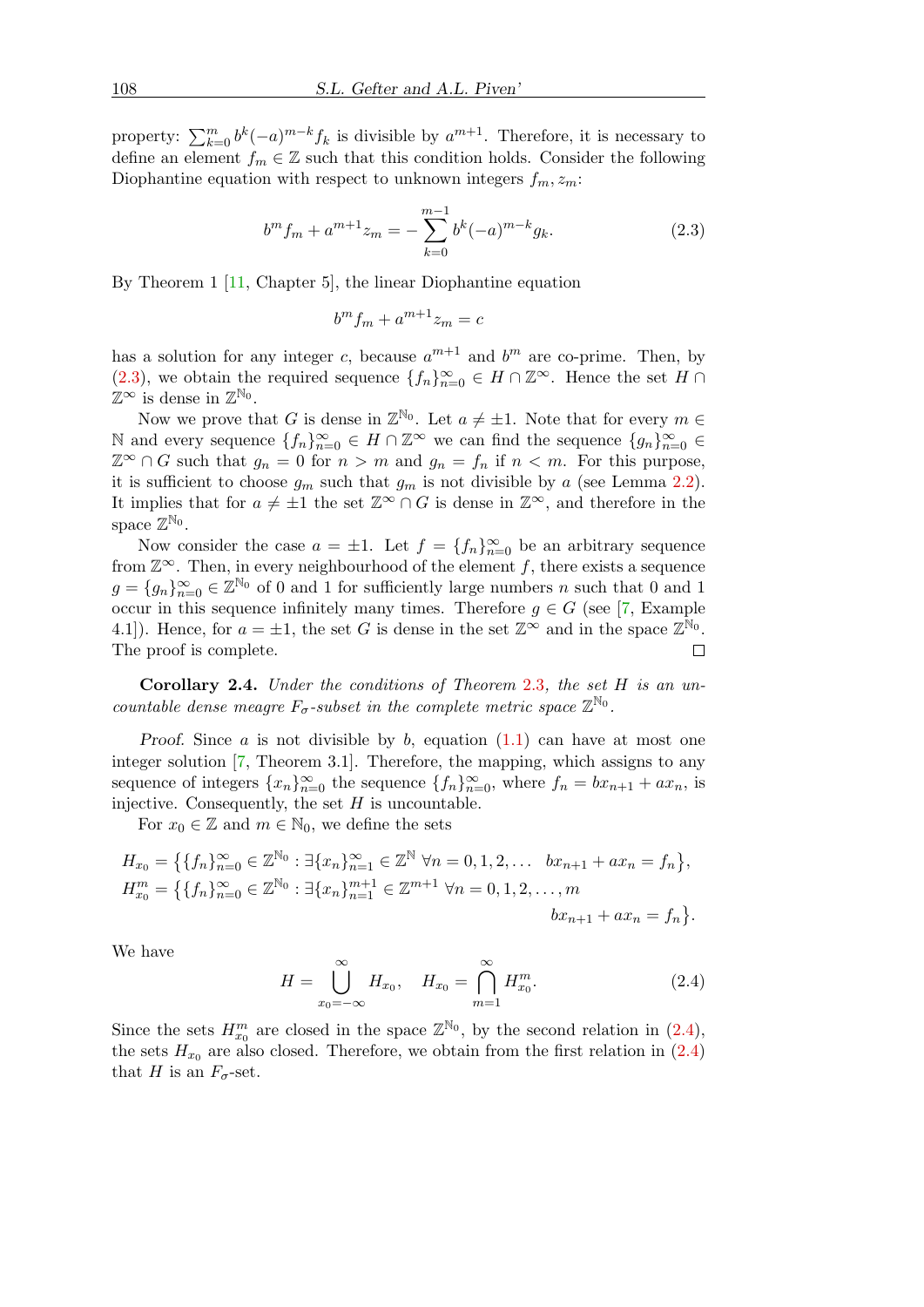To end the proof, it is sufficient to show that for any  $x_0 \in \mathbb{Z}$  the set  $H_{x_0}$  is nowhere dense in  $\mathbb{Z}^{\mathbb{N}_0}$ . Since the complement of  $H_{x_0}$  is dense (see Theorem [2.3\)](#page-2-3), the set  $H_{x_0}$  has no interior points. Therefore  $H_{x_0}$  is nowhere dense. The corollary is proved.  $\Box$ 

Remark 2.5. Under the conditions of Theorem [2.3,](#page-2-3) the set  $H \cap \mathbb{Z}^{\infty}$  is dense in the space  $\mathbb{Z}^{\mathbb{N}_0}$ , and for  $a \neq \pm 1$  the set  $G \cap \mathbb{Z}^{\infty}$  is also dense.

Remark 2.6. If the coefficients  $a$  and  $b$  of the implicit equation  $(1.1)$  are not co-prime, then the set H cannot be dense in  $\mathbb{Z}^{\mathbb{N}_0}$ . Let  $d \neq \pm 1$  be the greatest common divisor of a, b and  $f = \{f_n\}_{n=0}^{\infty} \in H$ . Then the numbers  $f_n$  (n =  $(0, 1, 2, \ldots)$  have to be divisible by d. However, the set of all sequences of integers dividing by  $d \neq \pm 1$  is not dense in  $\mathbb{Z}^{\mathbb{N}_0}$ .

2.2. Implicit stochastic first-order difference equation Consider the following stochastic analogue of equation [\(1.1\)](#page-0-2). Let  $\{f_n\}_{n=0}^{\infty}$  be a given sequence of integer-valued random variables defined on a complete probability space  $(\Omega, \mathcal{F}, P)$ . The sequence of integer-valued random variables  $\{\xi_n\}_{n=0}^{\infty}$  defined on this space is said to be a solution of the implicit stochastic difference equation

<span id="page-4-0"></span>
$$
b\xi_{n+1} + a\xi_n = f_n, \quad n = 0, 1, 2, \dots
$$
\n(2.5)

if

$$
P(\omega \in \Omega : b\xi_{n+1}(\omega) + a\xi_n(\omega) = f_n(\omega), \ n = 0, 1, 2, ...)=1.
$$

The following lemma establishes the connection between the solutions to the stochastic difference equation [\(2.5\)](#page-4-0) and the solutions for the family of equations of the form  $(1.2)$ .

<span id="page-4-2"></span>**Lemma 2.7.** Let  $b \neq \pm 1$ . Assume that a and b are co-prime integers. Equa-tion [\(2.5\)](#page-4-0) has a solution if and only if  $P(A) = 1$ , where

<span id="page-4-1"></span>
$$
A = \{ \omega \in \Omega : \exists \{x_n\}_{n=0}^{\infty} \in \mathbb{Z}^{\mathbb{N}_0} \ \forall n = 0, 1, 2, \dots \ \ bx_{n+1} + ax_n = f_n(\omega) \}.
$$
 (2.6)

Proof. The necessity of  $P(A) = 1$  is obvious. We prove the sufficiency. Since  $f_n$  is measurable, it is not difficult to show that  $A \in \mathcal{F}$ . Let  $\omega \in A$ . Since a and  $b$  are co-prime, it follows from  $[7,$  Corollary 2.1] that there exists a unique sequence  ${x_n}_{n=0}^{\infty} \in \mathbb{Z}^{\mathbb{N}_0}$  such that

$$
bx_{n+1} + ax_n = f_n(\omega), \quad n = 0, 1, 2, 3, \dots
$$

Put  $\xi_n(\omega) = x_n$ ,  $n = 0, 1, 2, \ldots$  Then  $\xi_n : \Omega \to \mathbb{Z}$  and the sequence  $\{\xi_n\}_{n=0}^{\infty}$ satisfies equation [\(2.5\)](#page-4-0) on the set A. We prove that  $\xi_n$   $(n = 0, 1, 2, ...)$  is a measurable mapping. By [\[7,](#page-11-0) Theorem 3.1],

$$
\xi_0(\omega) = \sum_{k=0}^{\infty} \frac{(-b)^k}{a^{k+1}} f_k(\omega),
$$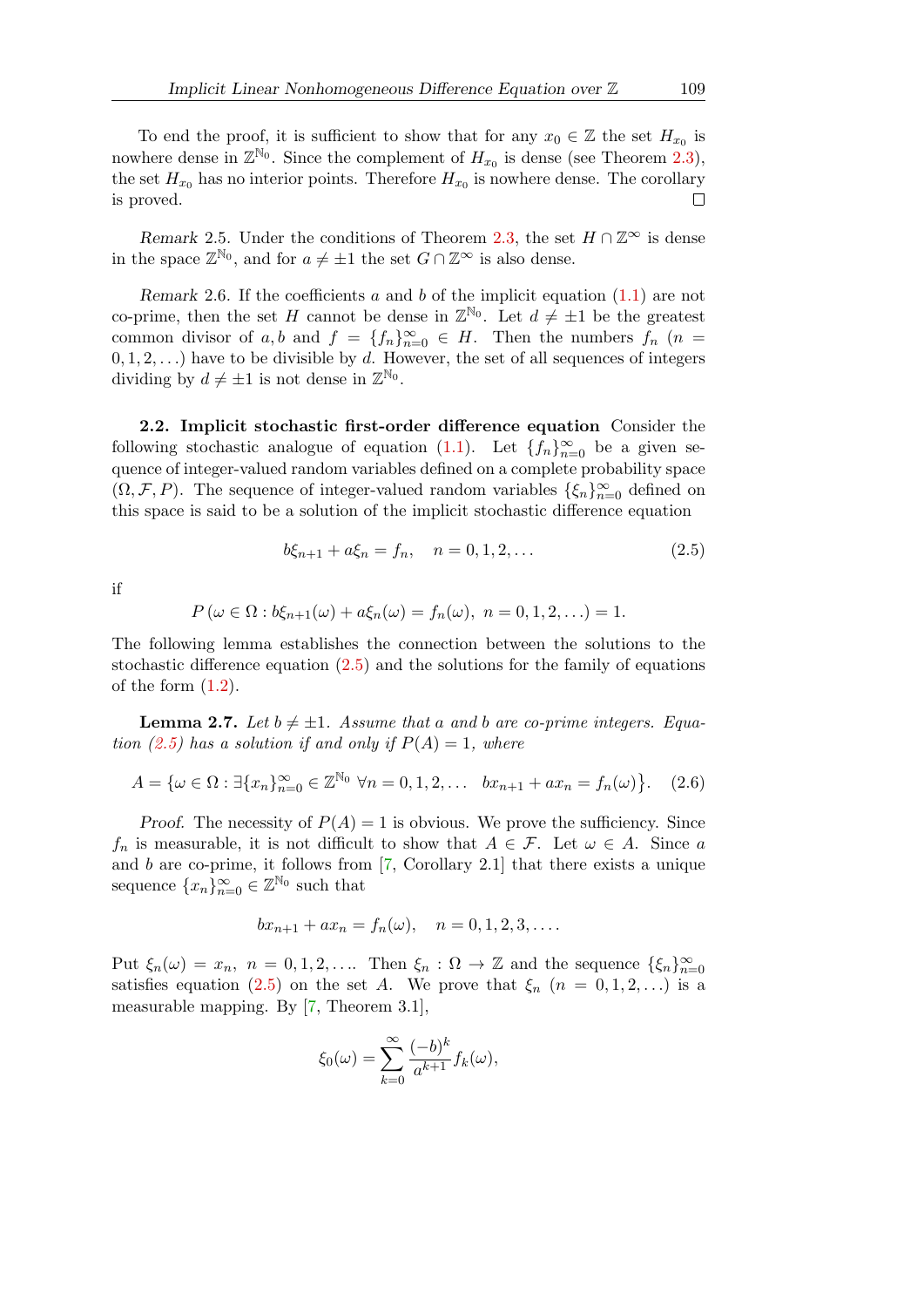where the series converges in rings  $\mathbb{Z}_p$  of p-adic integers [\[9,](#page-11-10) Part 1, Chapter 3,  $\S5$ ] for any prime divisor p of b. Then  $\xi_0$  is a measurable mapping with values in  $\mathbb{Z}_p$  [\[8,](#page-11-11) Lemma 1.10]. It follows from  $\xi_0(\Omega) \subset \mathbb{Z}$  that  $\xi_0$  is a measurable mapping of  $\Omega$  into  $\mathbb{Z}$ . Therefore equation [\(2.5\)](#page-4-0) implies the measurability of  $\xi_n$  for all n. Hence the sequence of random variables  $\{\xi_n\}_{n=0}^{\infty}$  is a solution of equation [\(2.5\)](#page-4-0).  $\Box$ 

#### 3. Main results

At first, we suppose that integer-valued random variables  $f_n$ ,  $n = 0, 1, 2, \ldots$ , take every integer value with a positive probability. The following theorem shows that in this case the probability that there exists an integer solution of the implicit difference equation  $(1.2)$  is equal to zero.

<span id="page-5-0"></span>**Theorem 3.1.** Let  $a, b \in \mathbb{Z}$ ,  $b \neq 0, \pm 1$  and let  $\{f_n\}_{n=0}^{\infty}$  be a sequence of i.i.d. integer-valued random variables such that  $P(\omega : f_n(\omega) = z) > 0$  for any  $z \in$  $\mathbb{Z}, n = 0, 1, 2, \ldots$  Then  $P(A) = 0$ , where the event A is defined by [\(2.6\)](#page-4-1).

*Proof.* We define the probability measure  $\mu$  on the set of integers  $\mathbb{Z}$  as follows:  $\mu(\{z\}) = P(\omega \in \Omega : f_n(\omega) = z), z \in \mathbb{Z}$ . Moreover,

<span id="page-5-1"></span>
$$
\mu({z}) > 0, \quad z \in \mathbb{Z}.\tag{3.1}
$$

Define the events

$$
A_{x_0} = \{ \omega \in \Omega : \exists \{x_n\}_{n=1}^{\infty} \in \mathbb{Z}^{\mathbb{N}} \ \forall n = 0, 1, 2, \dots \ f_n(\omega) = bx_{n+1} + ax_n \}
$$

and

$$
A_{x_0}^m = \{ \omega \in \Omega : \exists \{x_n\}_{n=1}^{m+1} \in \mathbb{Z}^{m+1} \ \forall n = 0, 1, 2, \dots, m \ f_n(\omega) = bx_{n+1} + ax_n \}
$$

for numbers  $x_0 \in \mathbb{Z}$  and  $m \in \mathbb{N}_0$ . We have

<span id="page-5-2"></span>
$$
A = \bigcup_{x_0 = -\infty}^{\infty} A_{x_0}, \quad A_{x_0} = \bigcap_{m=0}^{\infty} A_{x_0}^m, \quad A_{x_0}^m \supset A_{x_0}^{m+1}.
$$
 (3.2)

We show that for any  $x_0 \in \mathbb{Z}$  the relation

<span id="page-5-3"></span>
$$
P(A_{x_0}) = 0 \tag{3.3}
$$

is fulfilled.

By the countable additivity property of the measure P, for any  $m \in \mathbb{N}$ , we obtain

$$
P(A_{x_0}^m) = \sum_{x_1 \in \mathbb{Z}} \sum_{x_2 \in \mathbb{Z}} \cdots \sum_{x_{m+1} \in \mathbb{Z}} P(\omega \in \Omega : f_n(\omega) = bx_{n+1} + ax_n, n = 0, \ldots, m).
$$

It follows from this equality and the independence of random variables  $f_0, \ldots, f_m$ that

$$
P(A_{x_0}^m) = \sum_{x_1 \in \mathbb{Z}} \sum_{x_2 \in \mathbb{Z}} \cdots \sum_{x_{m+1} \in \mathbb{Z}} \prod_{n=0}^m P(\omega \in \Omega : f_n(\omega) = bx_{n+1} + ax_n)
$$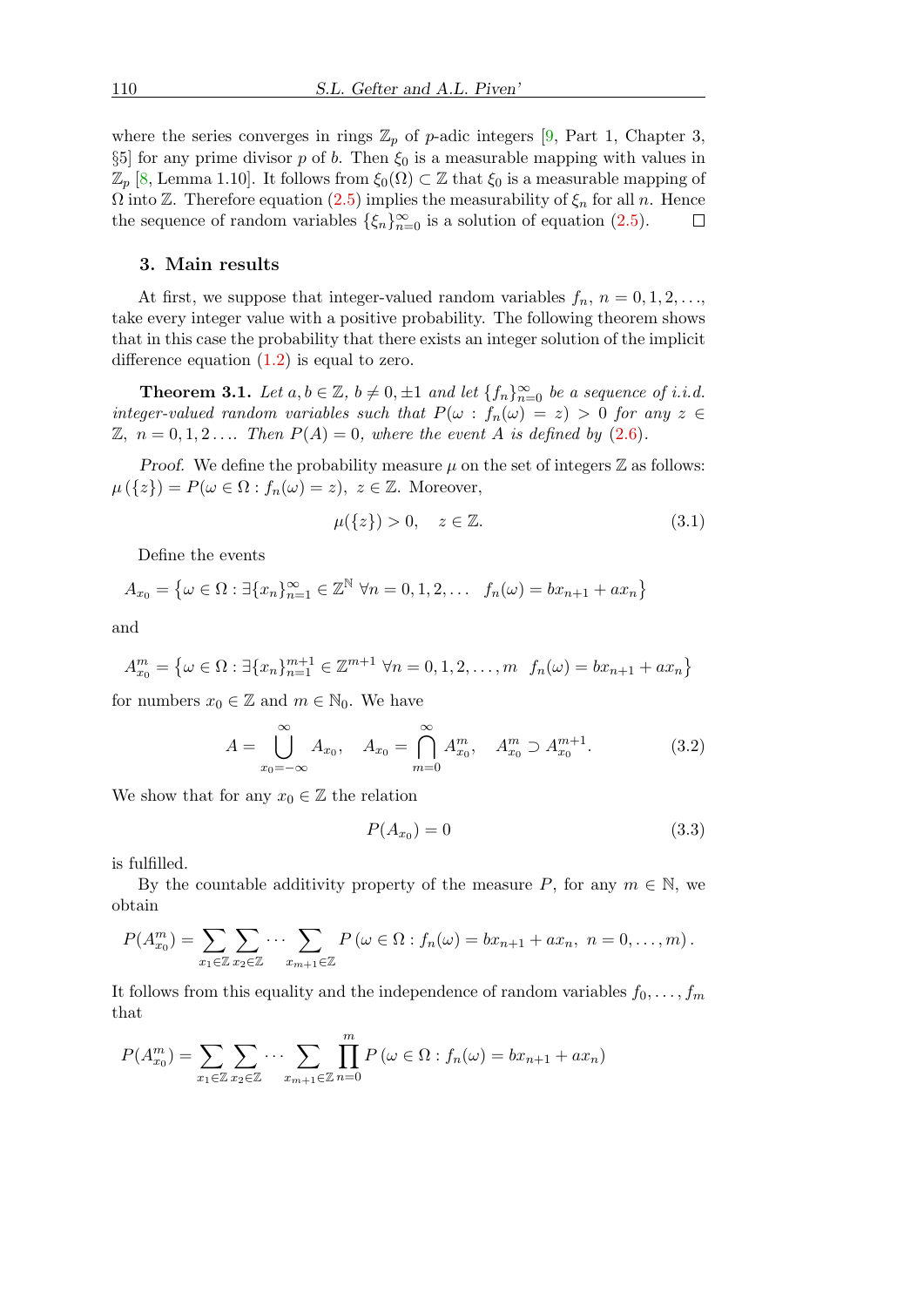$$
= \sum_{x_1 \in \mathbb{Z}} \mu\left(\{bx_1 + ax_0\}\right) \cdots \sum_{x_m \in \mathbb{Z}} \mu\left(\{bx_m + ax_{m-1}\}\right) \sum_{x_{m+1} \in \mathbb{Z}} \mu\left(\{bx_{m+1} + ax_m\}\right).
$$
\n(3.4)

Since  $b \neq 0, \pm 1$ , for any  $x_m \in \mathbb{Z}$ , there are integers  $k = k(x_m) \in \mathbb{Z}$  and  $r =$  $r(x_m) \in \mathbb{N}_0$  such that  $0 \leq l \leq |b| - 1$  and

<span id="page-6-1"></span>
$$
ax_m = bk + r.\tag{3.5}
$$

Then, for any  $x_m \in \mathbb{Z}$ , we have

$$
\sum_{x_{m+1}\in\mathbb{Z}} \mu\left(\{bx_{m+1} + ax_m\}\right) = \sum_{x_{m+1}\in\mathbb{Z}} \mu\left(\{bx_{m+1} + bk + r\}\right)
$$

$$
= \sum_{j\in\mathbb{Z}} \mu\left(\{bj + r\}\right) \le q,\tag{3.6}
$$

where

$$
q = \max_{r=0,\dots,|b|-1} \sum_{j \in \mathbb{Z}} \mu\left(\{bj+r\}\right) \in (0,1)
$$

by the property [\(3.1\)](#page-5-1) on the measure  $\mu$  and by the condition  $b \neq \pm 1$ . Now we estimate the right-hand part of equality  $(3.4)$  by means of  $(3.6)$ . We obtain

$$
P(A_{x_0}^m) \le q \sum_{x_1 \in \mathbb{Z}} \mu (\{bx_1 + ax_0\}) \sum_{x_2 \in \mathbb{Z}} \mu (\{bx_2 + ax_1\}) \cdots \sum_{x_m \in \mathbb{Z}} \mu (\{bx_m + ax_{m-1}\})
$$
  
=  $qP(A_{x_0}^{m-1}), \quad m = 2, 3, ....$ 

Therefore  $P(A_{x_0}^m) \le q^{m-1} P(A_{x_0}^1)$  and, by the continuity from above of the measure  $P$  (see the second relation in  $(3.2)$ ),

$$
P(A_{x_0}) = \lim_{m \to \infty} P(A_{x_0}^m) = 0.
$$

Equality [\(3.3\)](#page-5-3) is proved. Taking into account the countable additivity property of the measure  $P$  and the first equality in  $(3.2)$ , we obtain

$$
P(A) = \sum_{x_0 = -\infty}^{\infty} P(A_{x_0}) = 0.
$$

<span id="page-6-0"></span>The theorem is proved.

Remark 3.2. We assumed in Theorem [3.1](#page-5-0) that

$$
\mu(\{z\}) = P(\omega \in \Omega : f_n(\omega) = z) > 0, \ z \in \mathbb{Z}, \ n = 0, 1, 2, \dots
$$

For proving this theorem, the following property of the measure  $\mu$  was used:

$$
\sum_{j\in\mathbb{Z}}\mu(\{bj+r\}) < 1, \quad r = 0,\ldots, |b| - 1.
$$

<span id="page-6-2"></span>

 $\Box$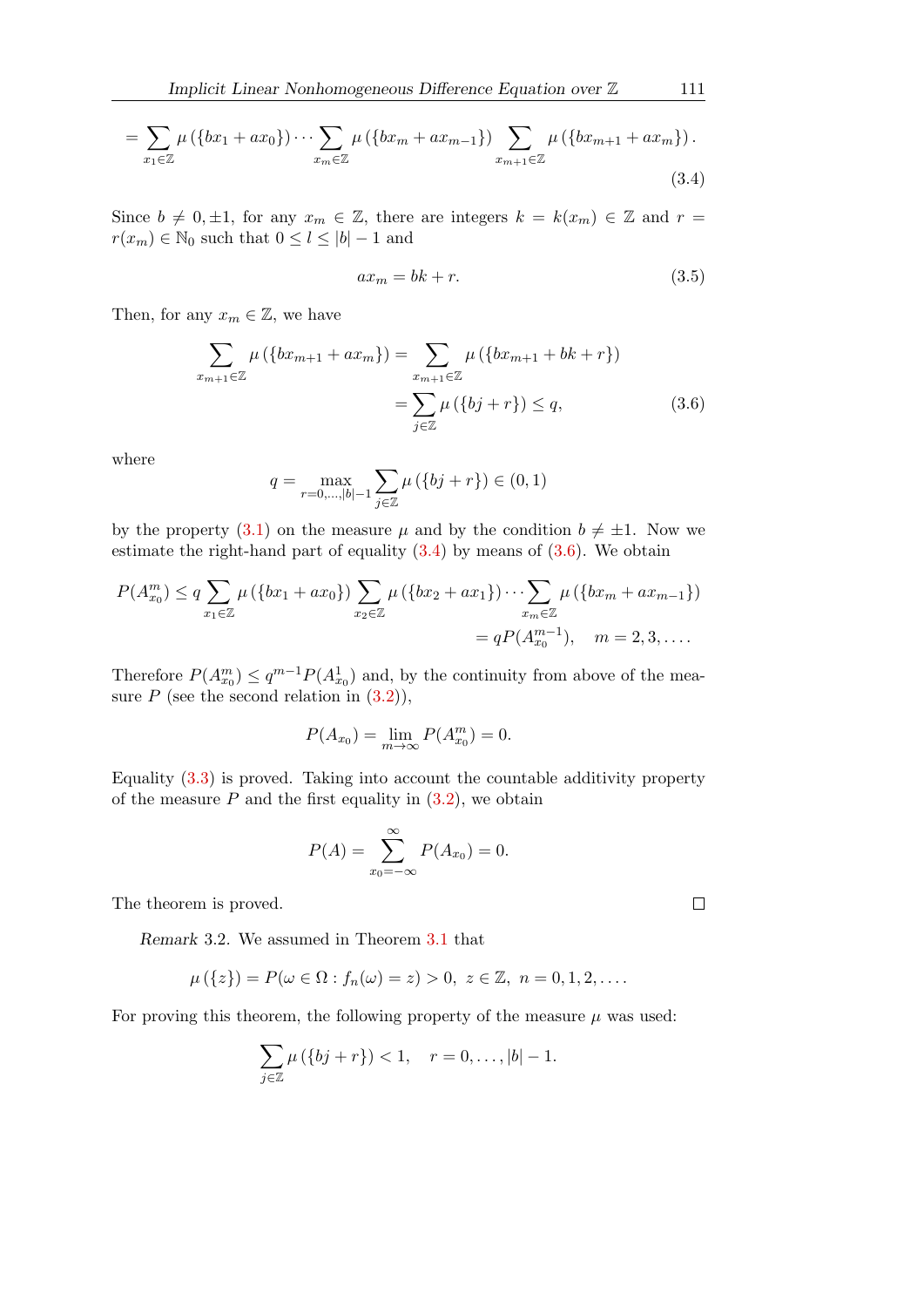This property can be rewritten in the form

<span id="page-7-1"></span>
$$
\sum_{j \in \mathbb{Z}} P(\omega \in \Omega : f_n(\omega) = bj + r) < 1, \quad r = 0, \dots, |b| - 1, \ n = 0, 1, 2, \dots \quad (3.7)
$$

Note that Theorem [3.1](#page-5-0) and its proof are valid if the probability distribution of random variables  $f_n$ ,  $n = 0, 1, 2, \ldots$ , satisfies the restriction  $(3.7)$ . For example, this condition is fulfilled if

$$
P(\omega \in \Omega : f_n(\omega) = z) = \begin{cases} 0, & z < 0, \\ p_z, & z \ge 0 \end{cases}
$$

where  $p_z \in (0,1)$ . In particular, it is true when the random variables  $f_n$  are Poisson distributed:

$$
p_z = P(\omega \in \Omega : f_n(\omega) = z) = \frac{\lambda^z e^{-\lambda}}{z!}, \quad z = 0, 1, 2, \dots,
$$

where  $\lambda > 0$ .

We consider another example which satisfies the condition [\(3.7\)](#page-7-1). Let  $\alpha, \beta \in$  $\mathbb{Z}, \ \alpha < \beta$  and the random variables  $f_n$  take each value from  $[\alpha, \beta] \cap \mathbb{Z}$  with the same probability, i.e.,

$$
P(\omega \in \Omega : f_n(\omega) = z) = \frac{1}{\beta - \alpha + 1}, \quad z \in [\alpha, \beta] \cap \mathbb{Z}, \quad n = 0, 1, 2, \dots
$$

Then the random variables  $f_n$  satisfy the condition [\(3.7\)](#page-7-1).

Theorem [3.1](#page-5-0) and Remark [3.2](#page-6-0) imply the following theorem.

<span id="page-7-2"></span>**Theorem 3.3.** Let  $a, b \in \mathbb{Z}$ ,  $b \neq 0, \pm 1$  and let  $\{f_n\}_{n=0}^{\infty}$  be a sequence of i.i.d. integer-valued random variables such that  $P(\omega : f_n(\omega) = z) = \frac{1}{\beta - \alpha + 1}$  for all  $z \in$  $[\alpha, \beta] \cap \mathbb{Z}, n = 0, 1, 2, \ldots$  Then the probability that there exists an integer solution of the difference equation [\(1.2\)](#page-1-1) is equal to zero, i.e.,  $P(A) = 0$ .

Remark 3.4. Consider the case  $\alpha = \beta$  in Theorem [3.3.](#page-7-2) Then random variables  $f_n$ ,  $n = 0, 1, 2, \ldots$ , have a degenerate distribution, i.e.,  $f_n$  take a fixed integer with probability 1. In this case,  $P(A)$  can be equal to 1. For example, let  $b = 2$ ,  $a =$  $-1$  and  $f_n(\omega) = 1$  for all  $n \in \mathbb{N}_0$  and  $\omega \in \Omega$ . Equation [\(1.2\)](#page-1-1) has the solution  $x_n = 1$   $(n = 0, 1, 2, \ldots)$ . Hence  $P(A) = 1$ . Therefore, in Theorems [3.1](#page-5-0)[,3.3](#page-7-2) the restrictions on the distribution law of random variables  $f_n$  are essential.

The following main theorem shows then Theorem [3.1](#page-5-0) can be extended to the general case when random variables  $f_n$ ,  $n = 0, 1, 2, \ldots$ , have an arbitrary non-degenerate distribution.

<span id="page-7-0"></span>**Theorem 3.5.** Let  $a, b \in \mathbb{Z}$ ,  $b \neq 0, \pm 1$ . Assume that a is not divisible by b and  $\{f_n\}_{n=0}^{\infty}$  is a sequence of i.i.d. integer-valued random variables which have a non-degenerate distribution. Then the probability that there exists an integer solution of the difference equation  $(1.2)$  is equal to zero, i.e.,

$$
P\left(\omega\in\Omega:\exists\{x_n\}_{n=0}^\infty\in\mathbb{Z}^{\mathbb{N}_0}:bx_{n+1}+ax_n=f_n(\omega),\ n=0,1,2,\ldots\right)=0.
$$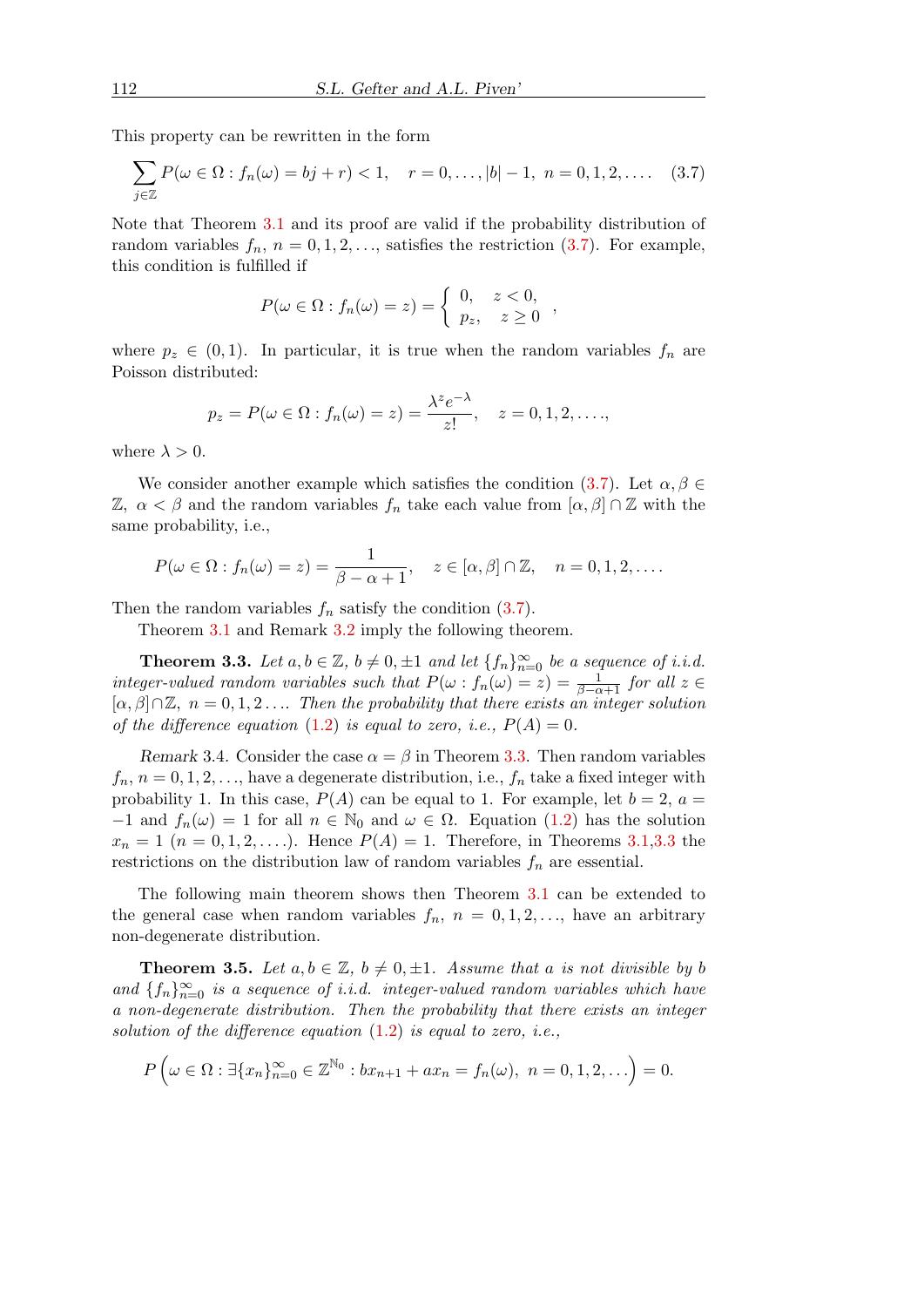The proof of this theorem is based on the following lemma.

<span id="page-8-2"></span>**Lemma 3.6.** Let  $b \in \mathbb{N}$ ,  $b \neq 1$  and  $M \subset \mathbb{Z}$  be a set containing at least two elements. Assume that all elements of M belong to the same residue class modulo b. Then there exist  $k \in \mathbb{N}$  and  $r_0 \in \mathbb{Z}$  such that  $b^k$  divide all numbers  $l - r_0$  ( $l \in \mathbb{Z}$ ) M) and at least two numbers  $\frac{c-r_0}{b^k}$ ,  $\frac{d-r_0}{b^k}$  $\frac{-r_0}{b^k}$   $(c,d\in M)$  belong to different residue classes modulo b.

*Proof.* Divide every number  $l \in M$  by b with a remainder. By the conditions of the lemma, all numbers l have the same remainder  $r_1$  modulo b. Therefore, there exist numbers  $q_1(l) \in \mathbb{Z}$  such that

$$
l = q_1(l)b + r_1, \quad l \in M.
$$

If the numbers  $q_1(l)$  belong to different residue classes modulo b, then put  $k = 1$ ,  $r_0 = r_1$  and the proof is complete. If the numbers  $q_1(l)$  belong to the same residue class modulo b, then divide these numbers by b with a remainder. Denote by  $r_2$ a common remainder from the division of numbers  $q_1(l)$  ( $l \in M$ ) by b. Therefore, there exist numbers  $q_2(l) \in \mathbb{Z}$  such that  $q_1(l) = q_2(l)b + r_2, \quad l \in M$  and

$$
l = q_2(l)b^2 + br_2 + r_1, \quad l \in M.
$$

If the numbers  $q_2(l)$  belong to different residue classes modulo b, then put  $k = 2$ ,  $r_0 = br_2 + r_1$  and the proof of the lemma is complete. If the numbers  $q_2(l)$  belong to the same residue class modulo  $b$ , then we continue to divide these numbers by b with a remainder etc. By the kth step, we obtain the decomposition

<span id="page-8-0"></span>
$$
l = b^{k} q_{k}(l) + \sum_{j=1}^{k} b^{j-1} r_{j}, \quad l \in M,
$$
\n(3.8)

where the remainders  $r_1, \ldots, r_k \in \{0, \ldots, b-1\}$  do not depend on l. Denote by  $\mathbb{Z}_b$  the ring of b-adic integers [\[9,](#page-11-10) Part 1, Chapter 3, §5]. Passing to the limit for  $k \to \infty$  in [\(3.8\)](#page-8-0) in the topology of the space  $\mathbb{Z}_b$ , we obtain the same canonical decomposition [\[9,](#page-11-10) Part 1, Chapter 3, §4] for all numbers  $l \in M$  into the series which converges in the topology of this space:

$$
l=\sum_{j=1}^\infty b^{j-1}r_j,\quad l\in M,
$$

But it contradicts the uniqueness of this decomposition [\[9,](#page-11-10) Part 1, Chapter 3, §4]. The lemma is proved.  $\Box$ 

Proof of Theorem [3](#page-7-0).5. Without loss of generality, we assume that  $b \in \mathbb{N}$ , i.e.,  $b > 2$ . By Remark [3.2,](#page-6-0) it is sufficient to prove Theorem [3.5](#page-7-0) for the case when the condition [\(3.7\)](#page-7-1) is not fulfilled. It means that for some  $r = 0, \ldots, b-1$  the distribution law of random values  $f_n$  satisfies the condition

<span id="page-8-1"></span>
$$
\sum_{j \in \mathbb{Z}} P(\omega \in \Omega : f_n(\omega) = bj + r) = 1, \quad n = 0, 1, 2, .... \tag{3.9}
$$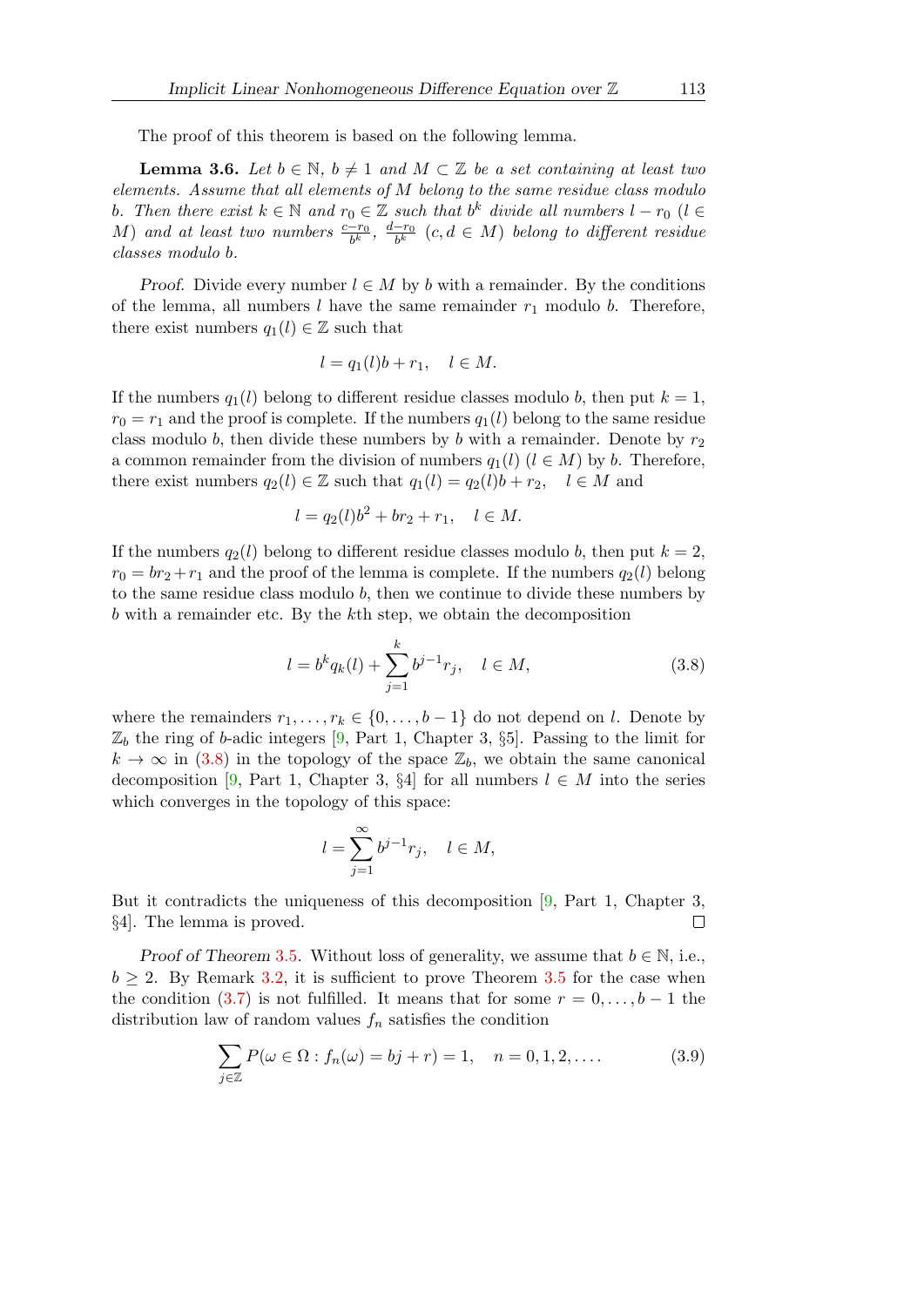Consider the set  $M \subset \mathbb{Z}$  of all values of the random variable  $f_n$ . Since  $f_n$  have a non-degenerate distribution, this set contains at least two elements. By the assumption  $(3.9)$ , every element of M has the same remainder r when divided by b. Therefore all elements of  $M$  belong to the same residue class modulo b. By Lemma [3.6,](#page-8-2) there are numbers  $k \in \mathbb{N}$  and  $r_0 \in \mathbb{Z}$  such that  $b^k$  divide all numbers  $j - r_0$  ( $j \in M$ ) and at least two numbers  $\frac{c - r_0}{b^k}$ ,  $\frac{d - r_0}{b^k}$  $\frac{-r_0}{b^k}$   $(c, d \in M)$  belong to different residue classes modulo b. It means that the random variables  $g_n = \frac{f_n - r_0}{b^k}$  $\frac{1-r_0}{b^k}, n =$  $0, 1, 2, \ldots$ , take at least two different values  $l_1, l_2$ , which belong to different residue classes modulo b. Moreover, the random variables  $g_n$ ,  $n = 0, 1, 2, \ldots$ , are i.i.d. and have a non-degenerate distribution. Hence,

<span id="page-9-0"></span>
$$
f_n(\omega) = b^k g_n(\omega) + r_0, \quad \omega \in \Omega, \ n = 0, 1, 2, \dots,
$$
 (3.10)

$$
P(\omega \in \Omega : g_n(\omega) = l_j) \in (0, 1), \quad j = 1, 2, \ n = 0, 1, 2, \dots
$$
\n(3.11)

Substituting the expression [\(3.10\)](#page-9-0) for  $f_n$  into equation [\(1.2\)](#page-1-1), we obtain the difference equation

<span id="page-9-1"></span>
$$
bx_{n+1} + ax_n = b^k g_n(\omega) + r_0, \quad n = 0, 1, 2, \dots
$$
\n(3.12)

It implies that  $r_0 - ax_n$  is divisible by b, and therefore there exists a sequence  ${y_n}_{n=0}^{\infty} \in \mathbb{Z}^{\mathbb{N}_0}$  such that  $r_0 - ax_n = by_n$ . Then, substituting  $x_n = \frac{r_0 - by_n}{a}$  $\frac{-by_n}{a}$  into equation [\(3.12\)](#page-9-1), we obtain that this sequence  $\{y_n\}_{n=0}^{\infty}$  is an integer solution for the difference equation

$$
by_{n+1} + ay_n = -ab^{k-1}g_n(\omega) + r_0, \quad n = 0, 1, 2, ...
$$

Therefore,

$$
A = \{ \omega \in \Omega : \exists \{x_n\}_{n=0}^{\infty} \in \mathbb{Z}^{\mathbb{N}_0} \ \forall n = 0, 1, 2, \dots \quad bx_{n+1} + ax_n = f_n(\omega) \}
$$
  

$$
\subset \{ \omega \in \Omega : \exists \{y_n\}_{n=0}^{\infty} \in \mathbb{Z}^{\mathbb{N}_0} \ \forall n = 0, 1, 2, \dots
$$
  

$$
by_{n+1} + ay_n = -ab^{k-1}g_n(\omega) + r_0 \}
$$
  

$$
\subset \{ \omega \in \Omega : \exists \{y_n\}_{n=0}^{\infty} \in \mathbb{Z}^{\mathbb{N}_0} \ \forall n = 0, 1, 2, \dots
$$
  

$$
by_{n+1} + ay_n = (-a)^2b^{k-2}g_n(\omega) + r_0 \} \subset \dots
$$
  

$$
\subset \{ \omega \in \Omega : \exists \{y_n\}_{n=0}^{\infty} \in \mathbb{Z}^{\mathbb{N}_0} \ \forall n = 0, 1, 2, \dots \quad by_{n+1} + ay_n = (-a)^k g_n(\omega) + r_0 \},
$$

i.e.,  $A \subset B$ , where

$$
B = \{ \omega \in \Omega : \exists \{y_n\}_{n=0}^{\infty} \in \mathbb{Z}^{\mathbb{N}_0} \ \forall n = 0, 1, 2, \dots \ by_{n+1} + ay_n = (-a)^k g_n(\omega) + r_0 \}.
$$

At first, let a and b be co-prime integers. Then the numbers  $(-a)^k$  and b are co-prime integers too. We show that the numbers  $l_1(-a)^k$  and  $l_2(-a)^k$  belong to different residue classes modulo b. Assuming the contrary, we obtain that  $(l_1 (l_2)(-a)^k$  is divisible by b. Since the numbers b and  $(-a)^k$  are co-prime integers, the number  $(l_1 - l_2)$  is also divisible by b. It contradicts the assumption that the numbers  $l_1$  and  $l_2$  belong to different residue classes modulo b. Hence the sequence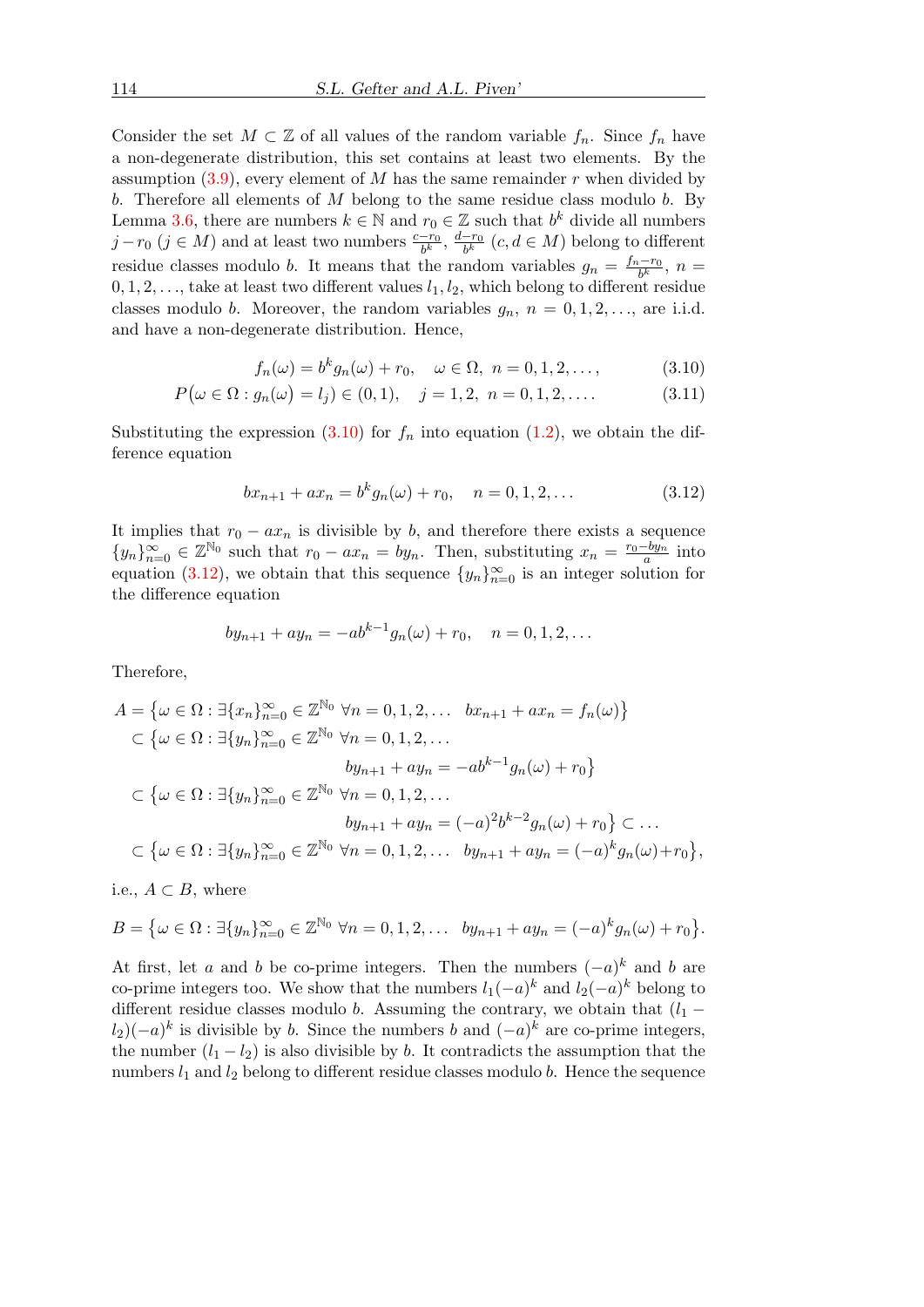of random variables  $h_n = (-a)^k g_n$   $(n = 0, 1, 2, ...)$  satisfies the restriction  $(3.7)$ . By Remark [3.2,](#page-6-0)  $P(B) = 0$ , therefore  $P(A) = 0$ .

Now, let  $a$  and  $b$  not be co-prime and let  $d$  be the greatest common divisor of a, b. We assume that  $d > 1$ . By the conditions of the theorem,  $d \neq b$ . Then  $A \subset$ C, where  $C = {\omega \in \Omega : d | f_n(\omega), n = 0, 1, 2, \ldots}$ . We note that either all numbers  $bj + r$  ( $j \in \mathbb{Z}$ ) are divisible by d or none of these numbers are divisible by d. It follows by the conditions [\(3.9\)](#page-8-1) that either  $P(C) = 0$  or  $P(C) = 1$  respectively. In the first case, we have  $P(A) = 0$  and in the second case, equation [\(1.2\)](#page-1-1) can be reduced by division by  $d$  to the equivalent equation

$$
b_1 x_{n+1} + a_1 x_n = h_n(\omega), \quad n = 0, 1, 2, \dots,
$$
\n(3.13)

where the coefficients  $a_1 = \frac{a}{d}$  $\frac{a}{d}$  and  $b_1 = \frac{b}{d}$  $\frac{b}{d}$  are co-prime, and  $h_n = \frac{f_n}{d}$  $\frac{t_n}{d}, n =$  $0, 1, 2, \ldots$ , is a sequence of i.i.d. integer-valued random variables. The assertion of Theorem [3.5](#page-7-0) has already been established, moreover

$$
A = \{ \omega \in \Omega : \exists \{x_n\}_{n=0}^{\infty} \in \mathbb{Z}^{\mathbb{N}_0} \ \forall n = 0, 1, 2, \dots \ b_1 x_{n+1} + a_1 x_n = h_n(\omega) \}.
$$

Therefore  $P(A) = 0$ , and the proof is complete.

Theorem [3.5](#page-7-0) and Lemma [2.7](#page-4-2) imply the following corollary.

Corollary 3.7. Let the conditions of Theorem [3](#page-7-0).5 be valid and, in addition, let a and b be co-prime integers. Then the stochastic difference equation [\(2.5\)](#page-4-0) has no solutions.

Remark 3.8. We show that the assumption  $b \nmid a$  of Theorem [3.5](#page-7-0) is essential. Let  $a$  be divisible by  $b$  and let

$$
\sum_{j\in\mathbb{Z}} P(\omega \in \Omega : f_n(\omega) = bj) = 1, \quad n = 0, 1, 2, \dots
$$

Then  $P(A) = 1$ , where the event A is defined by [\(2.6\)](#page-4-1). Moreover, the stochastic difference equation [\(2.5\)](#page-4-0) has a solution  $\{\xi_n\}_{n=0}^{\infty}$ , where  $\xi_0 : \Omega \to \mathbb{Z}$  is an arbitrary random variable and other random variables  $\xi_n$ :  $\Omega \to \mathbb{Z}$   $(n = 1, 2, ...)$  can be defined by the following recurrence relation:  $\xi_{n+1} = \frac{1}{b}$  $\frac{1}{b}(f_n - a\xi_n), n = 0, 1, 2, \ldots$ 

Now, let  $\mu$  be a probability measure on Z such that  $\mu({m}) \neq 1$  for all  $m \in$ Z. Define the measure **P** on  $\mathbb{Z}^{\mathbb{N}_0}$  as the countable product of measures  $\mu$ .

<span id="page-10-1"></span>Corollary 3.9. Let  $a, b \in \mathbb{Z}$ ,  $b \neq 0, \pm 1$  and let a be not divisible by b. Then

<span id="page-10-0"></span>
$$
\mathbf{P}\left(\{f_n\}_{n=0}^{\infty} \in \mathbb{Z}^{\mathbb{N}_0} : \exists \{x_n\}_{n=1}^{\infty} \in \mathbb{Z}^{\mathbb{N}_0} \ \forall n = 0, 1, 2, \dots \ b x_{n+1} + a x_n = f_n\right) = 0. \tag{3.14}
$$

Proof. We consider  $\mathbb{Z}^{\mathbb{N}_0}$  with the measure **P** as a probability space. For  $\omega =$  ${f_k}_{k=0}^{\infty} \in \mathbb{Z}^{\mathbb{N}_0}$ , we set  $g_n(\omega) = f_n$ ,  $n = 0, 1, 2, \ldots$  Then  ${g_n}_{n=0}^{\infty}$  is a sequence of i.i.d. integer-valued random variables which have a non-degenerate distribution. It follows from Theorem [3.5](#page-7-0) that equality [\(3.14\)](#page-10-0) is true. The assertion of Corollary [3.9](#page-10-1) is proved. $\Box$ 

 $\Box$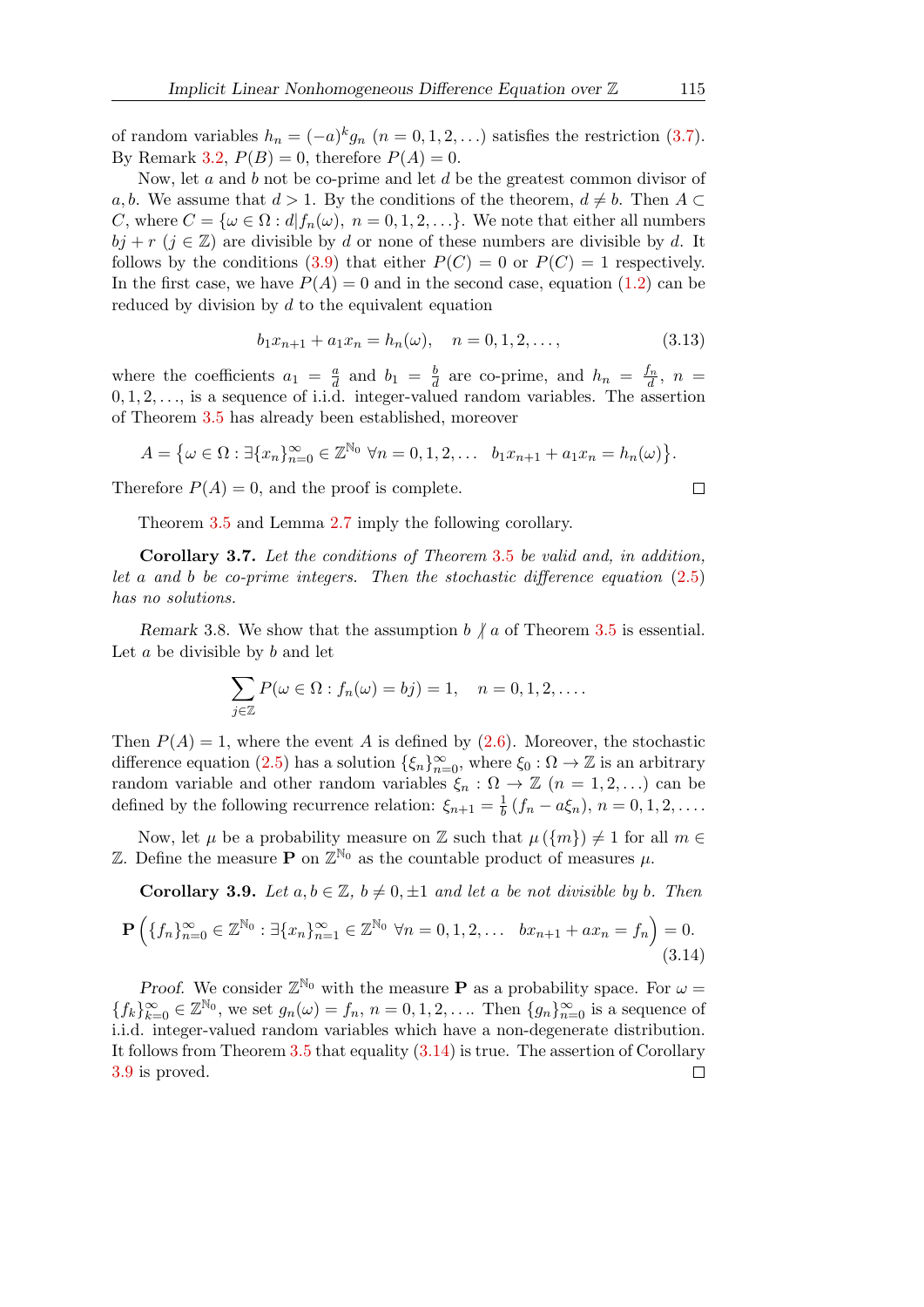Acknowledgments. The authors are grateful to Gennadiy Feldman, Alexander Iljinsky, Margaryta Myronyuk, Eugene Karolinsky and Ievgenii Afanasiev for useful discussions of the paper results. The authors also would like to thank the referee for careful reading of the manuscript and helpful suggestions.

The research of the first named author was supported by the National Research Foundation of Ukraine funded by Ukrainian State budget in the frames of Project 2020.02/0096 "Operators in Infinite-dimensional Spaces: the Interplay between Geometry, Algebra and Topology".

#### References

- <span id="page-11-2"></span>[1] M. Arato, Linear Stochastic Systems with Constant Coefficients. A Statistical Approach, Springer-Verlag, New York, 1982.
- <span id="page-11-4"></span>[2] V. N. Berestovskii and Yu. G. Nikonorov, Continued fractions, the group  $GL(2,\mathbb{Z})$ and Pisot numbers, Siberian Adv. Math. 17 (2007), No. 4, 268–290.
- <span id="page-11-8"></span>[3] R. Engelking, General Topology, Heldermann, Berlin, 1989.
- <span id="page-11-7"></span>[4] S. Fomin and A. Zelevinsky, The Laurent phenomenon, Advances in Appl. Math. 28 (2002), 119–144.
- <span id="page-11-5"></span>[5] S. Gefter and A. Goncharuk, Generalized backward shift operators on the ring  $\mathbb{Z}[[x]]$ , Cramer's rule for infinite linear systems, and p-adic integers, Operator Theory: Advances and Applications, 268, 2018, 247–259.
- <span id="page-11-6"></span>[6] S.L. Gefter, A.L. Piven, Implicit Linear Nonhomogeneous Difference Equation in Banach and Locally Convex Spaces, Zh. Mat. Fiz. Anal. Geom. 15 (2019), No. 3, 336–353.
- <span id="page-11-0"></span>[7] V.A. Gerasimov, S.L. Gefter and A.B. Goncharuk, Application of the p-adic topology on  $\mathbb Z$  to the problem of finding solutions in integers of an implicit linear difference equation, J. Math. Sci. 235 (2018), No. 3, 256–261.
- <span id="page-11-11"></span>[8] O. Kallenberg, Foundation of Modern Probability, Springer-Verlag, New York, 2002.
- <span id="page-11-10"></span>[9] K. Mahler, p-adic Numbers and Their Functions, Camprige University Press, 1981.
- <span id="page-11-1"></span>[10] V.V. Martseniuk, S.L. Gefter and A.L. Piven', Uniqueness criterion and Cramer's rule for implicit higher order linear difference equations over Z, Progress on Difference Equations and Discrete Dynamical Systems (Eds. S. Baigent, M. Bohner, and S. Elaydi), 341, Springer, 2020, 311–325.
- <span id="page-11-9"></span>[11] L.J. Mordell, Diophantine Equations, Academic Press, London and New York, 1969.
- <span id="page-11-3"></span>[12] L. Pastur and A. Figotin, Spectra of Random and Almost-Periodic Operators, Springer–Verlag, New York, 1991.

Received January 13, 2021, revised February 22, 2021.

#### S.L. Gefter,

V. N. Karazin Kharkiv National University, 4 Svobody Sq., Kharkiv, 61022, Ukraine, E-mail: [gefter@karazin.ua](mailto:gefter@karazin.ua)

A.L. Piven',

V. N. Karazin Kharkiv National University, 4 Svobody Sq., Kharkiv, 61022, Ukraine, E-mail: [aleksei.piven@karazin.ua](mailto:aleksei.piven@karazin.ua)